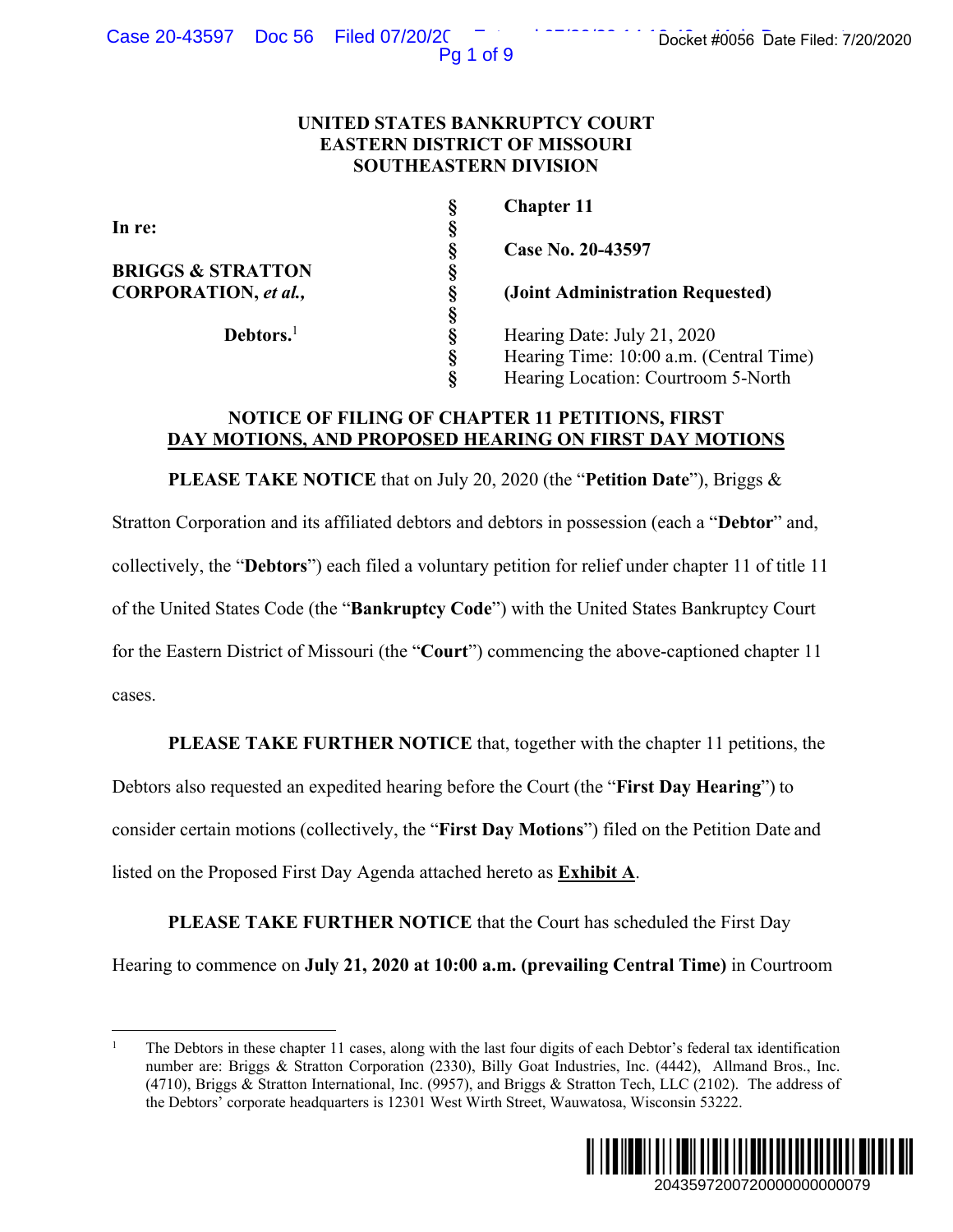#### Case 20-43597 Doc 56 Filed 07/20/20 Entered 07/20/20 14:10:40 Main Document Pg 2 of 9

5-North of the Thomas F. Eagleton United States Courthouse, 111 South Tenth Street, St. Louis, Missouri. Interested parties who wish to appear telephonically may request dial-in information from the Courtroom Deputy, Shontelle McCoy, at (314) 244-4806,

Shontelle\_McCoy@moeb.uscourts.gov.

**PLEASE TAKE FURTHER NOTICE** that a copy of each of the First Day Motions may be obtained: (i) by accessing the Court's website at *https://ecf.moeb.uscourts.gov* through an account obtained from the Pacer Service Center at 1-800-676-6856 or *www.pacer.gov* or (ii) free of charge, by accessing the Debtors' case information website at

*http://www.kccllc.net/Briggs.* 

**PLEASE TAKE FURTHER NOTICE that your rights may be affected. You should read the First Day Motions carefully and discuss them with your attorney, if you have one in the chapter 11 cases. (If you do not have an attorney, you may wish to consult one).** 

**PLEASE TAKE FURTHER NOTICE** that if you do not want the Court to grant the relief requested in the First Day Motions, or if you want the Court to consider your views on the First Day Motions, then you or your attorney must attend the First Day Hearing.

If you or your attorney do not take these steps, the Court may decide that you do not oppose the relief sought in the First Day Motions and may enter orders granting the relief requested in the First Day Motions.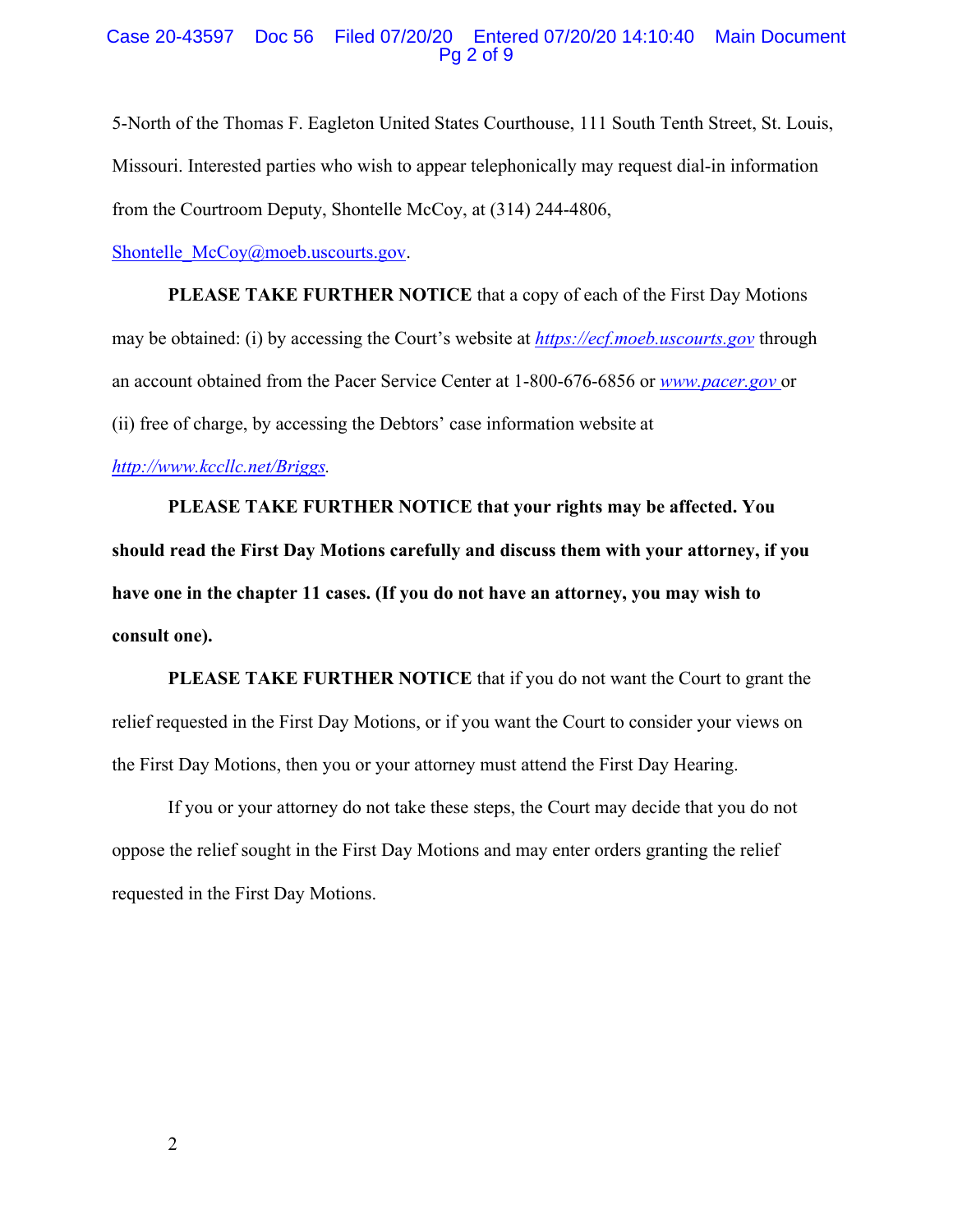### Case 20-43597 Doc 56 Filed 07/20/20 Entered 07/20/20 14:10:40 Main Document Pg 3 of 9

Dated: July 20 2020 St. Louis, Missouri

Respectfully submitted,

### CARMODY MACDONALD P.C.

 */s/ Robert E. Eggmann* 

Robert E. Eggmann, #37374MO Christopher J. Lawhorn, #45713MO Danielle A. Suberi, #59688MO Thomas H. Riske, #61838MO Lindsay Leible Combs, #63963MO 120 S. Central Avenue, Suite 1800 St. Louis, Missouri 63105 Telephone: (314) 854-8600 Facsimile: (314) 854-8660 Email: ree@carmodymacdonald.com cjl@carmodymacdonald.com das@carmodymacdonald.com thr@carmodymacdonald.com ltl@carmodymacdonald.com

*Proposed Local Counsel to the Debtors and Debtors in Possession* 

-and-

WEIL, GOTSHAL & MANGES LLP Ronit J. Berkovich (*pro hac vice* pending) Debora A. Hoehne (*pro hac vice* pending) Martha E. Martir (*pro hac vice* pending) 767 Fifth Avenue New York, New York 10153 Telephone: (212) 310-8000 Facsimile: (212) 310-8007 Email: Ronit.Berkovich@weil.com Debora.Hoehne@weil.com Martha.Martir@weil.com

*Proposed Counsel to the Debtors and Debtors in Possession*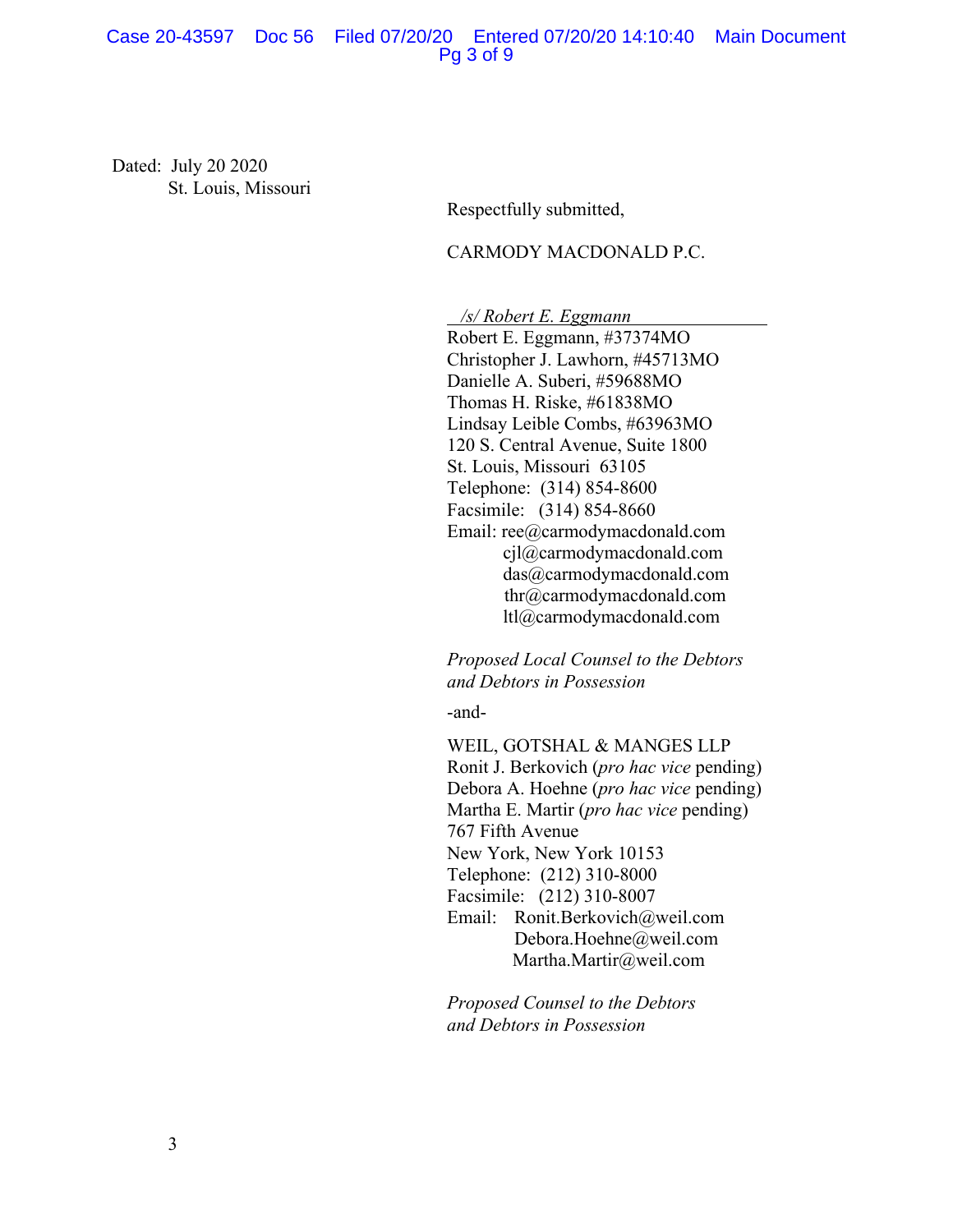Case 20-43597 Doc 56 Filed 07/20/20 Entered 07/20/20 14:10:40 Main Document Pg 4 of 9

Exhibit A

Proposed Agenda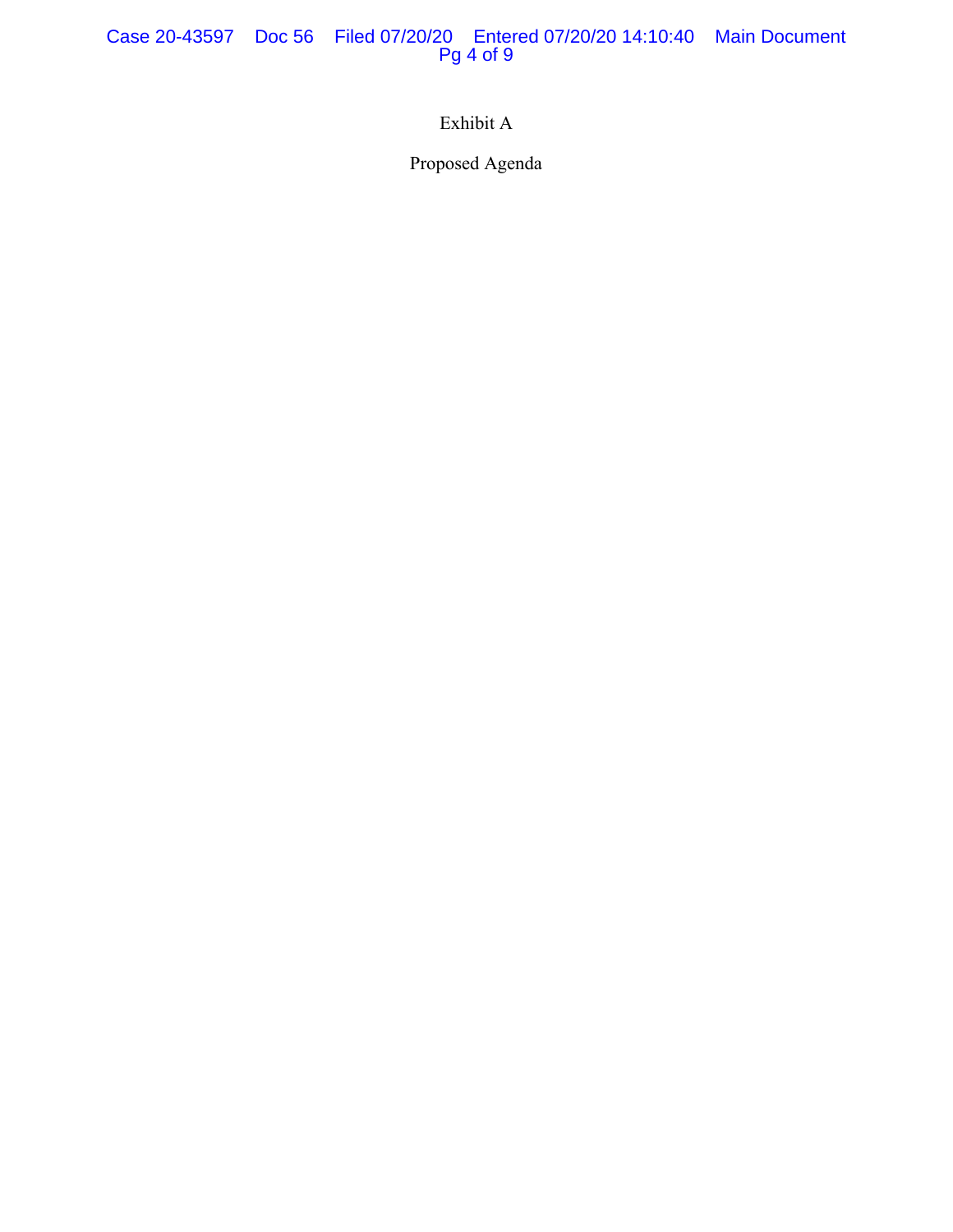# **UNITED STATES BANKRUPTCY COURT EASTERN DISTRICT OF MISSOURI SOUTHEASTERN DIVISION**

|                              |   | <b>Chapter 11</b>                       |
|------------------------------|---|-----------------------------------------|
| In re:                       |   |                                         |
|                              | ş | Case No. 20-43597-399                   |
| <b>BRIGGS &amp; STRATTON</b> | Š |                                         |
| CORPORATION, et al.,         | § | (Joint Administration Requested)        |
|                              |   |                                         |
| Debtors. <sup>1</sup>        |   | Hearing Date: July 21, 2020             |
|                              | § | Hearing Time: 10:00 a.m. (Central Time) |
|                              |   | Hearing Location: Courtroom 5-North     |

# **PROPOSED FIRST DAY AGENDA FOR HEARING ON JULY 21, 2020 AT 10:00 A.M. (PREVAILING CENTRAL TIME)**

Location of Hearing: United States Bankruptcy Court for the Eastern District of Missouri, Thomas F. Eagleton U.S. Courthouse, before the Honorable Barry S. Schermer, **Courtroom 5-North**, 111 South 10th Street, St. Louis, MO 63102

In support of the following relief requested at the First-Day Hearing, the Debtors rely on the *Declaration of Jeffrey Ficks, Financial Advisor Of Briggs & Stratton Corporation, In Support Of The Debtors' Chapter 11 Petitions And First Day Relief* [**ECF No. 51**].

1. Motion to Expedite - Motion of the Debtors and Debtors in Possession for the Entry of an Order Scheduling an Expedited Hearing on First Day Motions Filed by the Debtors.

Status: This matter is going forward

2. Joint Administration - Motion of Debtors for Entry of an Order Directing Joint Administration of Chapter 11 Cases.

Status: This matter is going forward.

3. KCC Retention - Debtors' Application for Appointment of Kurtzman Carson Consultants, LLC as Claims and Noticing Agent and Administrative Advisor As of the Petition Date.

<sup>1</sup> The Debtors in these chapter 11 cases, along with the last four digits of each Debtor's federal tax identification number are: Briggs & Stratton Corporation (2330), Billy Goat Industries, Inc. (4442), Allmand Bros., Inc. (4710), Briggs & Stratton International, Inc. (9957), and Briggs & Stratton Tech, LLC (2102). The address of the Debtors' corporate headquarters is 12301 West Wirth Street, Wauwatosa, Wisconsin 53222.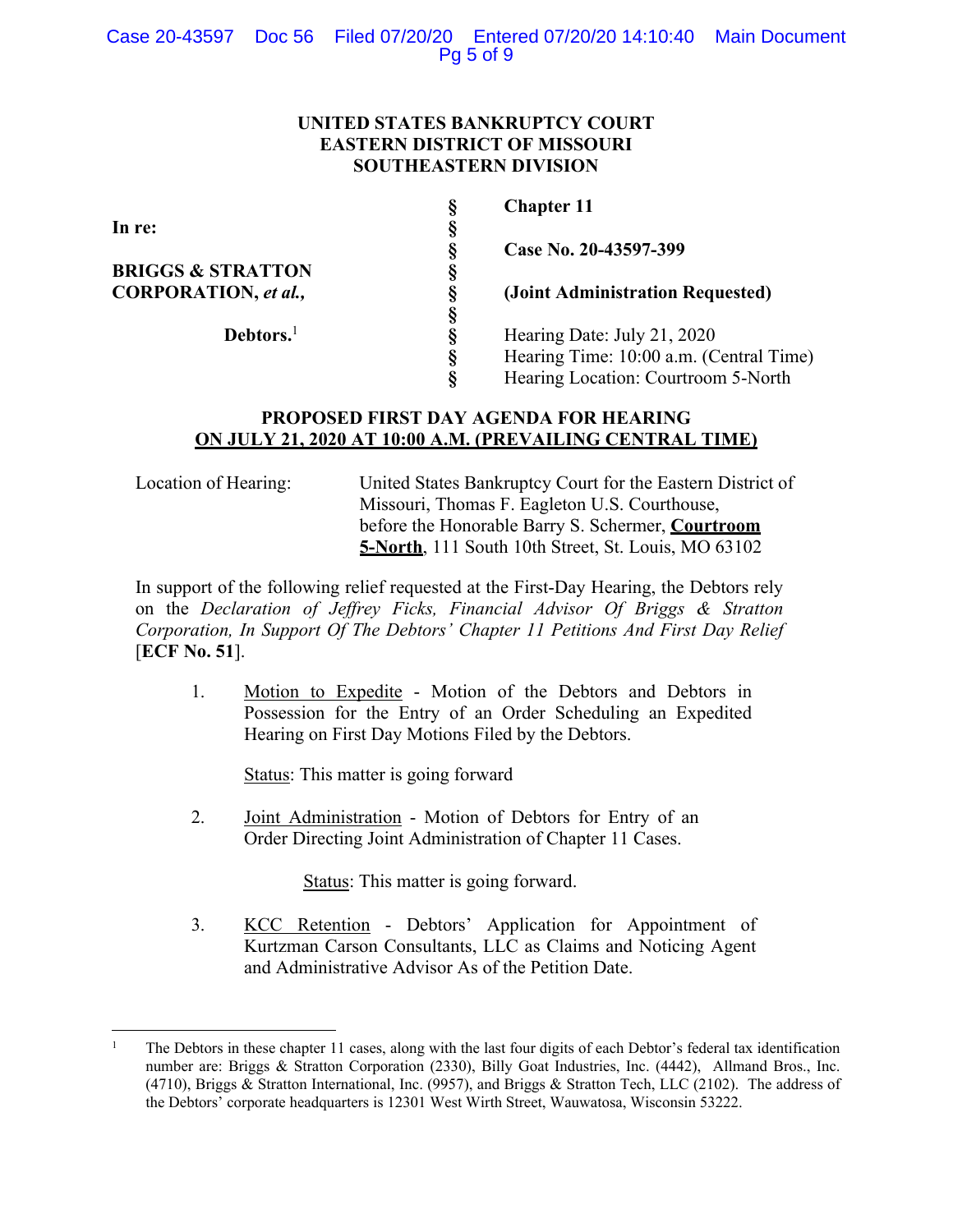# Case 20-43597 Doc 56 Filed 07/20/20 Entered 07/20/20 14:10:40 Main Document Pg 6 of 9

Status: This matter is going forward.

4. Motion to Exceed Page Limits - Motion of Debtors for Leave to Exceed the Page Limitation in Their First Day Motions.

Status: This matter is going forward.

5. Schedule Extension - Motion of Debtors for Order (I) Extending the Time to File Schedules and Statements; (II) Extending the Time to Schedule the Meeting of Creditors; (III) Waiving the Requirements to File Equity Lists and Provide Notice to Equity Security Holders; (IV) Authorizing the Debtors to File a Consolidated List of the Debtors' Thirty (30) Largest Unsecured Creditors; (V) Authorizing the Debtors to File a Consolidated and Redacted Creditor Matrix; and (VI) Approving the Manner of Service of Notice of Case Commencement.

Status: This matter is going forward.

6. Taxes - Motion of Debtors for Interim and Final Orders (I) Authorizing Payment of Certain Prepetition Taxes and Fees; and (II) Granting Related Relief.

Status: This matter is going forward.

7. Utilities - Motion of Debtors for Interim and Final Order[s] (I) Authorizing Assurance of Payment to Utility Providers, (II) Establishing Procedures Providing Adequate Assurance and Resolving Objections by Utility Providers, and (III) Prohibiting Utility Providers from Altering, Refusing, or Discontinuing Utility Service; and (IV) Granting Related Relief.

Status: This matter is going forward.

8. Cash Management - Motion of Debtors for Entry of Orders (I) Authorizing Debtors to (A) Continue Existing Cash Management System, (B) Honor Certain Prepetition Obligations Related to the Use Thereof, (C) Continue Intercompany Transactions and Provide Administrative Expense Priority for Postpetition Intercompany Claims, and (D) Continue Supply Chain Financing; (II) Waiving Requirements of section 345(b) of the Bankruptcy Code; and (III) Granting Related Relief.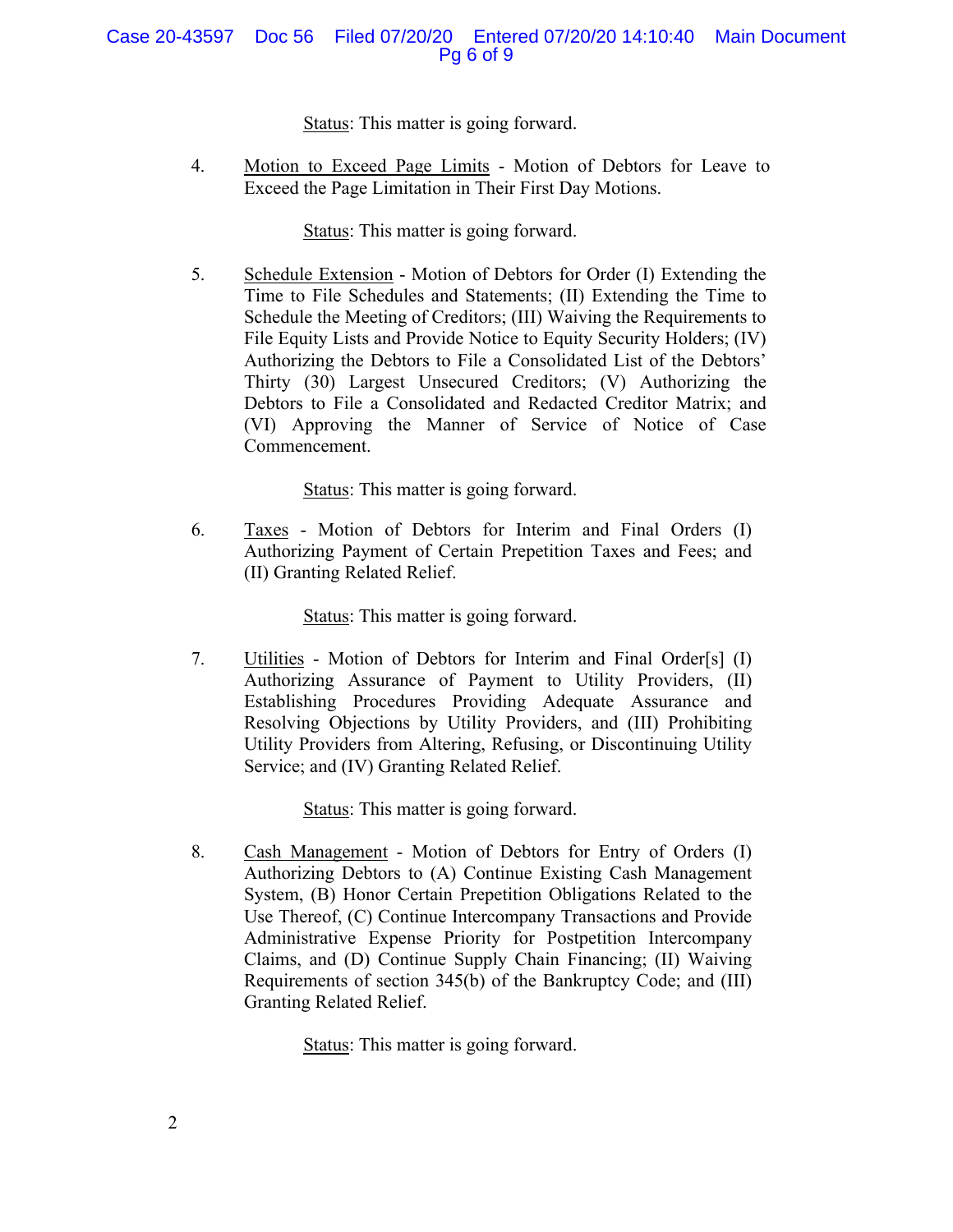# Case 20-43597 Doc 56 Filed 07/20/20 Entered 07/20/20 14:10:40 Main Document Pg 7 of 9

9. Customer Programs - Motion of Debtors for Interim and Final Orders Granting Authority to (I) Honor Certain Prepetition Obligations to Customers and (II) Continue and Maintain Related Customer Programs in the Ordinary Course of Business.

Status: This matter is going forward.

10. Insurance - Motion of Debtors for Interim and Final Orders (I) Authorizing Debtors to (A) Continue Insurance Policies and Programs, (B) Continue Surety Bond Program, (C) Pay All Insurance and Surety Obligations, (II) Lifting the Automatic Stay for Workers' Compensation Claims, and (III) Granting Related Relief.

Status: This matter is going forward.

11. Critical Vendor / 503(b)(9) / Foreign Creditors - Motion of Debtors for Interim and Final Orders (I) Authorizing Debtors to Pay Prepetition Obligations in the Ordinary Course of Business to (A) Critical Vendors, (B) Foreign Creditors, and (C) 503(b)(9) Claimants; and (II) Granting Related Relief.

Status: This matter is going forward.

12. Shippers & Warehousemen - Motion of Debtors for Order (I) Authorizing Payment of Prepetition Claims of Shippers, Warehousemen, Import/Export Providers, and Other Lien Claimants, (II) Authorizing Payment of Such Obligation in the Ordinary Course of Business, and (III) Granting Related Relief.

Status: This matter is going forward.

13. Wages - Motion of Debtors for Interim and Final Orders (I) Authorizing Debtors to (A) Pay Prepetition Wages, Salaries, Commissions, Employee Benefits, and Other Obligations, (B) Maintain Employee Benefit Programs, and (C) Pay Related Administrative Obligations; and (II) Granting Related Relief.

Status: This matter is going forward.

14. NOL - Motion of Debtors for Entry of Orders Establishing Notification Procedures and Approving Restrictions on Certain Transfers of Interests In and Claims Against the Debtors.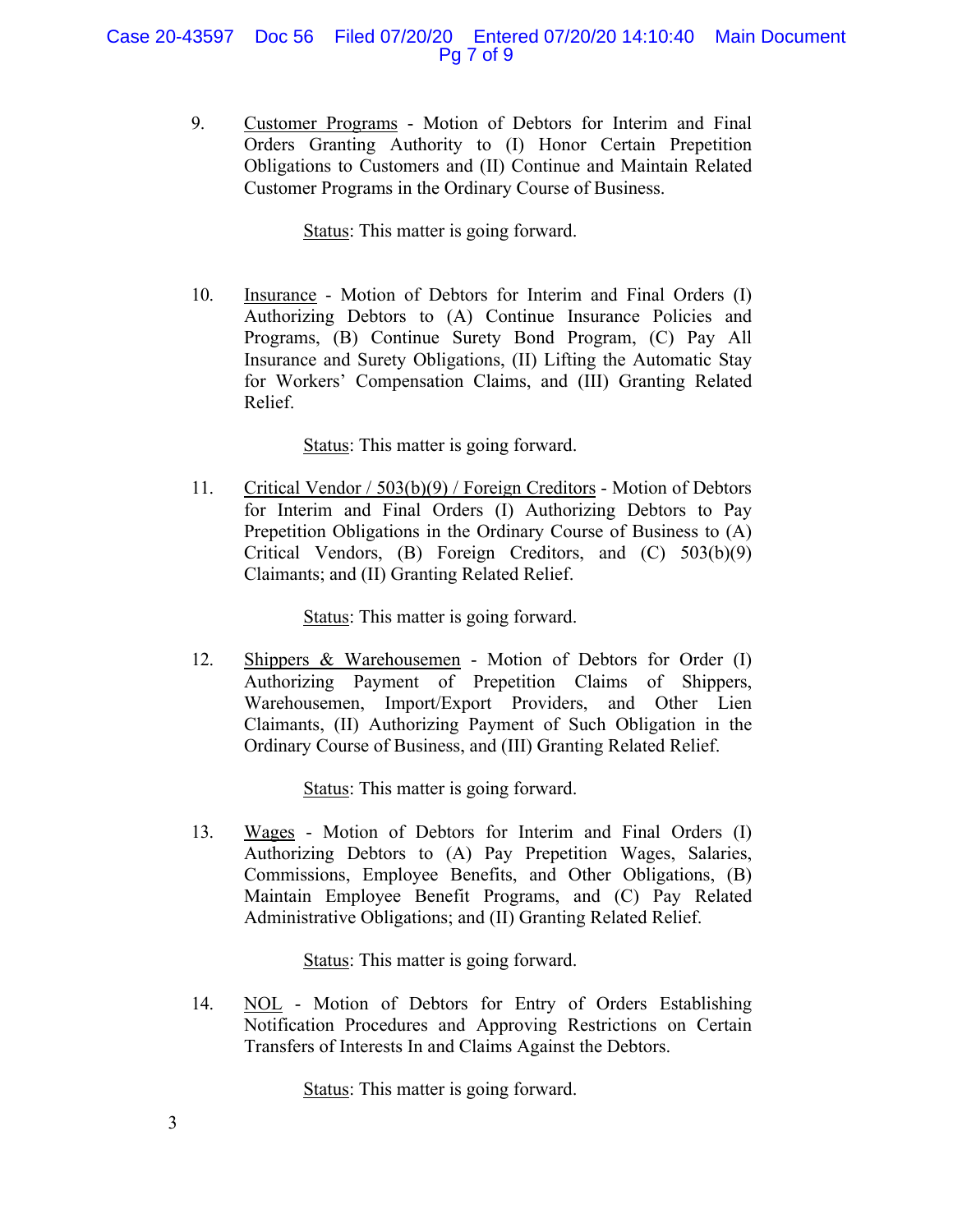### Case 20-43597 Doc 56 Filed 07/20/20 Entered 07/20/20 14:10:40 Main Document Pg 8 of 9

15. Case Management - Debtors' Motion for an Order Pursuant to Section 105(a) of the Bankruptcy Code and Bankruptcy rules 1015(c), 2002 and 9007 Establishing Certain Notice, Case Management and Administrative Procedures.

Status: This matter is going forward.

16. Weil Retention – Application of Debtors Pursuant to 11 U.S.C. § 327(a), Fed R. Bankr. P. 2014(a) and 2016, and Local Rules 2014 and 2016-1 for Authority to Retain and Employ Weil, Gotshal & Manges LLP as Attorneys for the Debtors Effective as of the Petition Date

Status: This matter is going forward.

17. Carmody Retention - Debtors' Application for Authority to Employ Carmody MacDonald P.C. as Local Restructuring Counsel for the Debtors.

Status: This matter is going forward.

18. EY Retention - Application of Debtors Pursuant to 11 U.S.C. §§ 327(a) and 330, Fed. R. Bankr. P. 2014(a) and 2016, and Local Rules 2014(a) for Authority to Retain and Employ Ernst & Young LLP as Financial Advisor to the Debtors Effective as of the Petition Date.

Status: This matter is going forward.

19. HL Retention - Debtors' Application for Authority to Employ and Retain Houlihan Lokey Capital, Inc. as Investment Banker for the Debtors *Nunc Pro Tunc* to the Petition Date.

Status: This matter is going forward.

20. Deloitte Retention - Application of Debtors for Interim and Final Orders Authorizing the Debtors to Retain and Employ Deloitte & Touche LLP as Independent Auditors *Nunc Pro Tunc* to Petition Date.